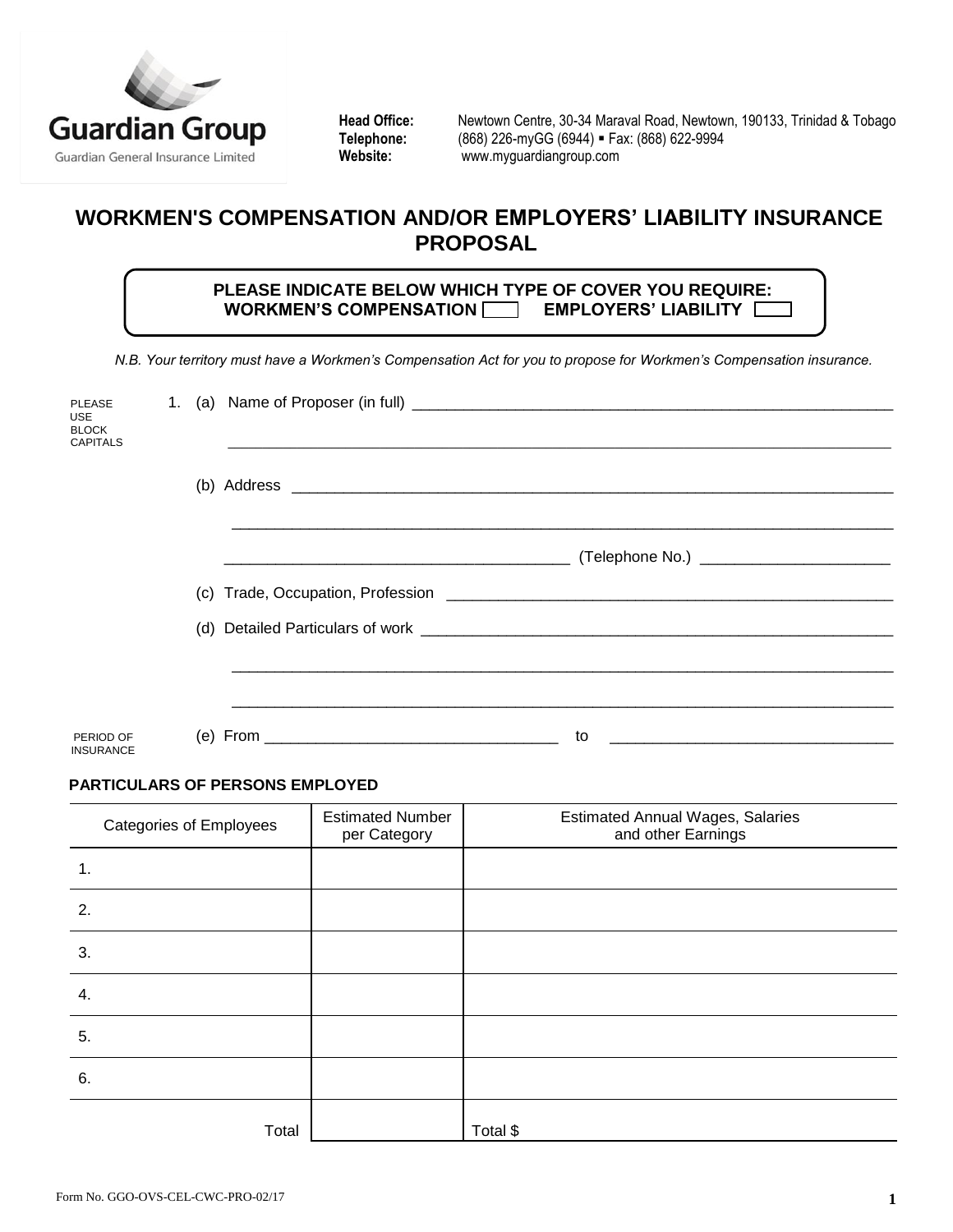#### **YOUR LIABILITY UNDER THE WORKMEN'S COMPENSATION LAWS TO THE WORKMEN OF SUB-CONTRACTORS CAN BE INSURED PROVIDED YOU ENTER A STATEMENT OF WAGES TO BE PAID BELOW.**

Do you wish to insure your sub-contractors' employees in accordance with the Workmen's Compensation Laws?  $\Box$  NO  $\Box$ 

If "YES" please complete the following:

Name of Sub-contractors Nature of Work sublet Description of Employees Estimated **Number** per Category Estimated Annual Wages, Salaries and other Earnings Total \$

**NOTE: The wages provided in this Proposal are estimates and the premiums charged are provisional. At the end of the Policy Period of Insurance, you are required to declare the actual amount of wages paid during the period in order for the premium to be adjusted in accordance with the premium adjustment Condition of your Policy.**

| 2. | Do you hold any policies with Guardian General?                                                                                                                                                            | YES □                                                          | NO <sub>1</sub>                                                                               |
|----|------------------------------------------------------------------------------------------------------------------------------------------------------------------------------------------------------------|----------------------------------------------------------------|-----------------------------------------------------------------------------------------------|
|    |                                                                                                                                                                                                            |                                                                |                                                                                               |
| 3. | Are you at present insured or have you ever proposed for insurance<br>in respect of liability to your employees?                                                                                           | YES <sub>D</sub>                                               | NO <sub>II</sub>                                                                              |
| 4. | Has any Insurer ever                                                                                                                                                                                       |                                                                |                                                                                               |
|    | declined your proposal?<br>(a)<br>increased your premium?<br>(b)<br>imposed special conditions on your policy?<br>(c)<br>refused to continue or renew your policy?<br>(d)<br>(e)<br>cancelled your policy? | YES <b>D</b><br>YES O<br>YES <b>D</b><br>YES O<br>YES <b>D</b> | NO <sub>II</sub><br>NO <sub>II</sub><br>NO <sub>0</sub><br>NO <sub>0</sub><br>NO <sub>0</sub> |
| 5. | (a) Do your premises come within the meaning of any Law or Regulation governing the conduct or maintenance<br>of such premises?                                                                            | YES□                                                           | NO <sub>1</sub>                                                                               |
|    | (b) Have you carried out the obligations imposed by such Laws and Regulations?                                                                                                                             | YES⊟                                                           | NO <sub>1</sub>                                                                               |
|    | Does your company have a Safety and Health policy?<br>(c)                                                                                                                                                  | YES□                                                           | NO <sub>1</sub>                                                                               |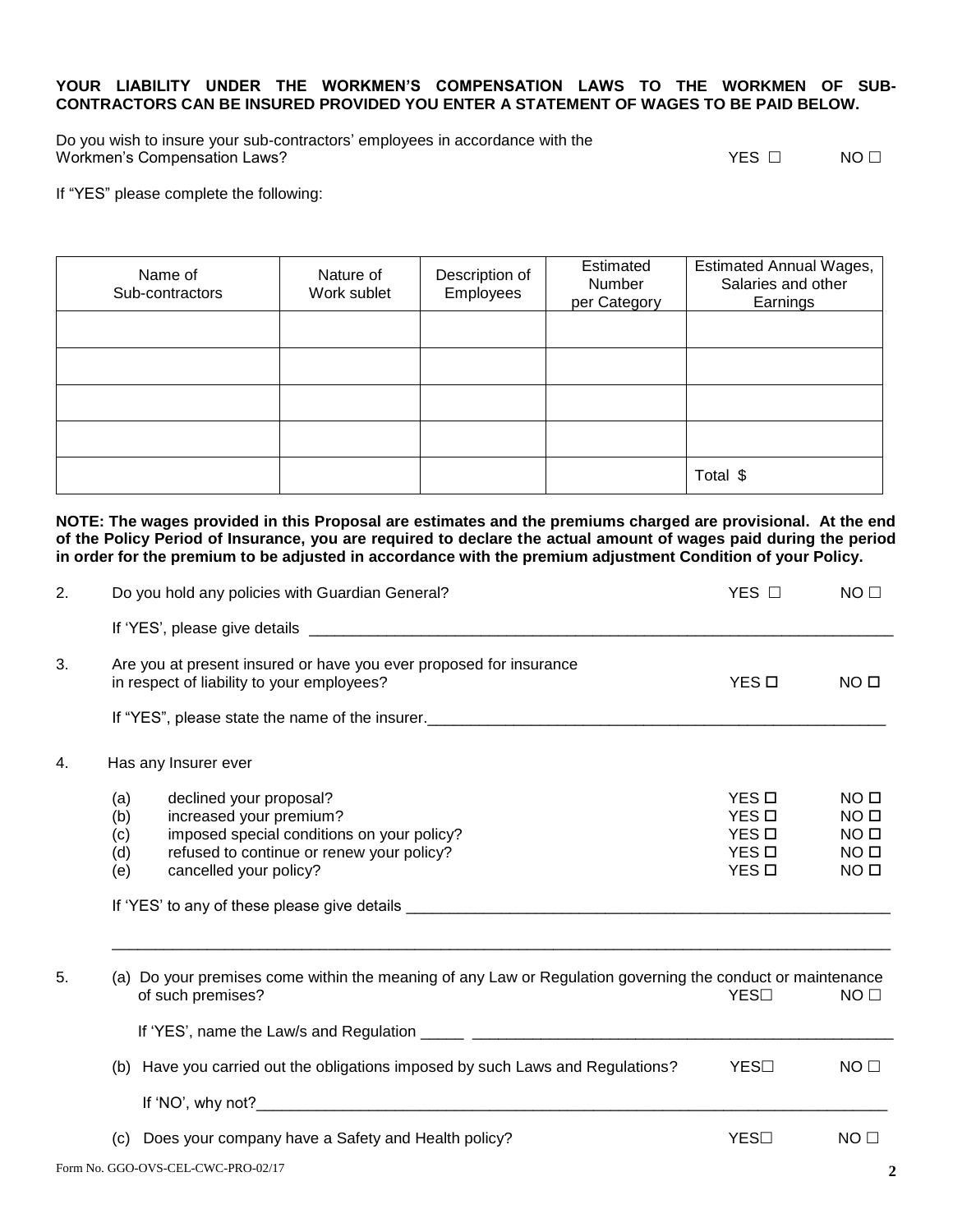| 6. | (a) Do you employ any circular saw, pressure tools or other machinery<br>or tools driven by electricity, steam, gas, hydraulic pressure, water<br>or other mechanical power? | YES□ | NO <sub>1</sub> |
|----|------------------------------------------------------------------------------------------------------------------------------------------------------------------------------|------|-----------------|
|    |                                                                                                                                                                              |      |                 |
|    | (b) Have you any boilers or other pressure vessels, lifts, hoists or cranes?                                                                                                 | YES□ | NO <sub>1</sub> |
|    |                                                                                                                                                                              |      |                 |
|    | (c) Are your boilers and other pressure equipment insured against<br>explosion risk?                                                                                         | YES□ | NO <sub>1</sub> |
|    |                                                                                                                                                                              |      |                 |
|    | (d) Have the boilers been regularly examined and maintained in<br>accordance with statutory regulations?                                                                     | YES□ | NO <sub>1</sub> |
|    |                                                                                                                                                                              |      |                 |
|    | (e) Are your machinery, plant and ways properly fenced and guarded,<br>and otherwise in good order and condition?                                                            | YES□ | NO <sub>1</sub> |
|    | (f) Do you have a maintenance program in place?                                                                                                                              | YES□ | NO <sub>1</sub> |
|    |                                                                                                                                                                              |      |                 |
|    |                                                                                                                                                                              |      |                 |
| 7. | Do you manufacture, dress, handle or use in your operations:                                                                                                                 |      |                 |
|    | (a) acids, gases, chemicals or explosive material?                                                                                                                           | YES  | NO <sub>1</sub> |
|    | (b) asbestos or silica material containing silica?                                                                                                                           | YES  | NO <sub>1</sub> |
|    | (c) radio isotopes, radioactive substances or other sources of ionizing radiations?                                                                                          | YES□ | NO <sub>1</sub> |
|    | (d) materials giving rise to dust and fumes?                                                                                                                                 | YES□ | NO <sub>1</sub> |
| 8. | (a) Do you undertake work off-shore, or for companies engaged<br>in the oil industry or heavy industry                                                                       | YES□ | NO <sub>1</sub> |
|    |                                                                                                                                                                              |      |                 |
|    | (b) Estimated number of employees, together with estimated wages/salaries<br>from off-shore or heavy industrial activities                                                   |      |                 |
|    |                                                                                                                                                                              |      |                 |
|    |                                                                                                                                                                              |      |                 |
|    |                                                                                                                                                                              |      |                 |
|    |                                                                                                                                                                              |      |                 |
|    | (e) Is there any welding taking place off-shore?                                                                                                                             | YES  | NO <sub>1</sub> |
|    |                                                                                                                                                                              |      |                 |
|    |                                                                                                                                                                              |      |                 |

\_\_\_\_\_\_\_\_\_\_\_\_\_\_\_\_\_\_\_\_\_\_\_\_\_\_\_\_\_\_\_\_\_\_\_\_\_\_\_\_\_\_\_\_\_\_\_\_\_\_\_\_\_\_\_\_\_\_\_\_\_\_\_\_\_\_\_\_\_\_\_\_\_\_\_\_\_\_\_\_\_\_\_\_\_\_\_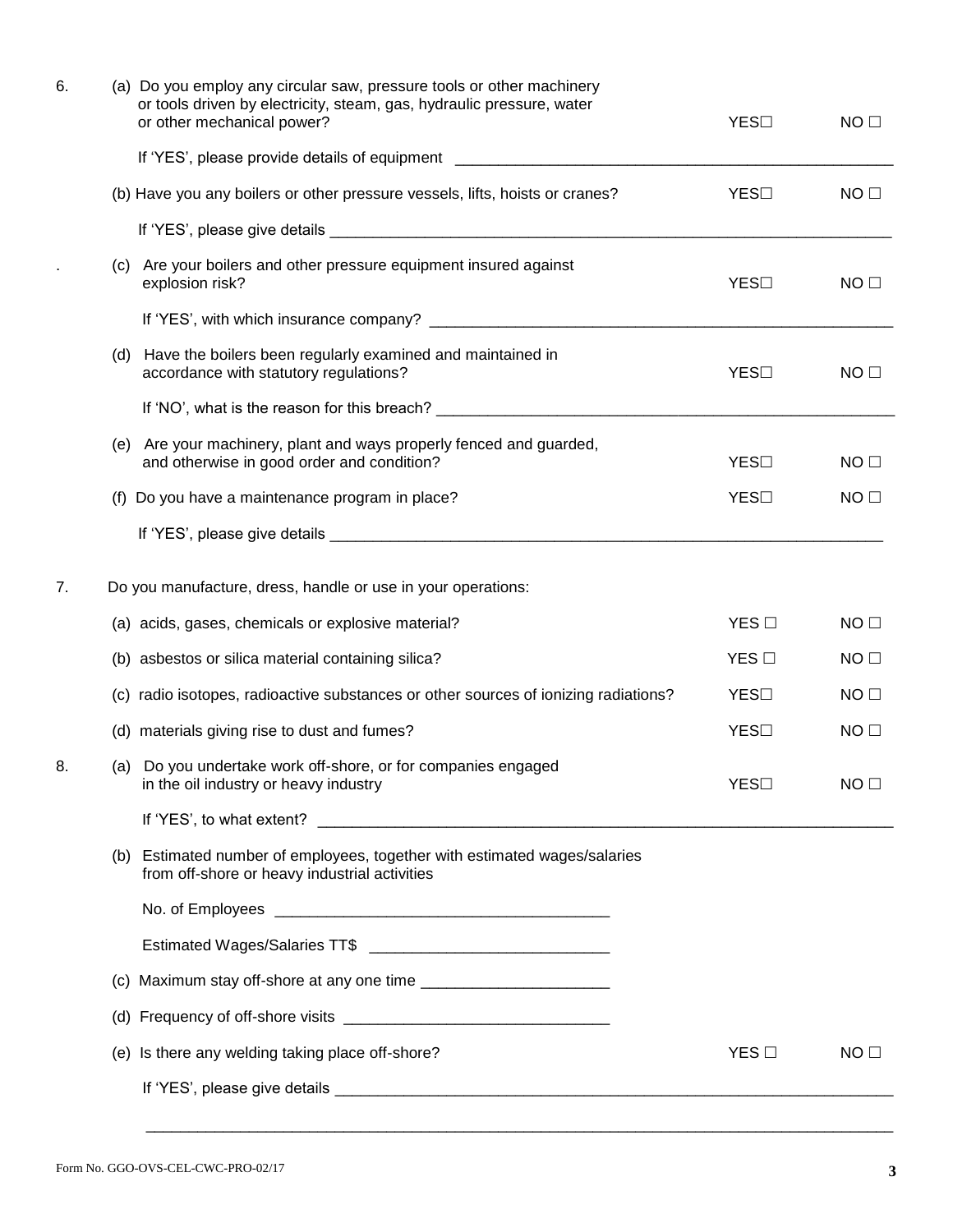| 9.  | Does your trade or occupation require your employees to work at<br>heights greater than 10 metres (30 feet)? | $YES$ $\Box$ | NO <sub>1</sub> |
|-----|--------------------------------------------------------------------------------------------------------------|--------------|-----------------|
|     | If 'YES', please state how often and safety device/s employed _                                              |              |                 |
| 10. | Have you ever been presented with a claim which arose<br>from an occupational disease?                       | $YES$ $\Box$ | NO <sub>1</sub> |
|     | If 'YES', give details                                                                                       |              |                 |
|     |                                                                                                              |              |                 |

## **CLAIMS/INJURY EXPERIENCE**

\_\_\_\_\_\_\_\_\_\_\_\_\_\_\_\_\_\_\_\_\_\_\_\_\_\_\_\_\_\_\_\_\_\_\_\_\_\_\_\_\_\_\_\_\_\_\_\_\_\_\_\_\_\_\_\_\_\_\_\_\_\_\_\_\_\_\_\_\_\_\_\_\_\_\_\_\_\_\_\_\_\_\_\_\_\_\_\_\_\_

14. Please state the total number of injuries to your employees by accident or disease during the past three (3) years.

| <b>Fatal Accidents</b> |          |                    |                           |                           |  |  |
|------------------------|----------|--------------------|---------------------------|---------------------------|--|--|
| Year                   | No. Paid | <b>Amount Paid</b> | <b>Number Outstanding</b> | <b>Amount Outstanding</b> |  |  |
|                        |          |                    |                           |                           |  |  |
|                        |          |                    |                           |                           |  |  |
|                        |          |                    |                           |                           |  |  |
|                        |          |                    |                           |                           |  |  |
|                        |          |                    |                           |                           |  |  |

| <b>Permanent Disability</b> |          |                    |                           |                           |  |  |
|-----------------------------|----------|--------------------|---------------------------|---------------------------|--|--|
| Year                        | No. Paid | <b>Amount Paid</b> | <b>Number Outstanding</b> | <b>Amount Outstanding</b> |  |  |
|                             |          |                    |                           |                           |  |  |
|                             |          |                    |                           |                           |  |  |
|                             |          |                    |                           |                           |  |  |
|                             |          |                    |                           |                           |  |  |
|                             |          |                    |                           |                           |  |  |

| <b>Temporary Disability</b> |          |                    |                           |                           |  |
|-----------------------------|----------|--------------------|---------------------------|---------------------------|--|
| Year                        | No. Paid | <b>Amount Paid</b> | <b>Number Outstanding</b> | <b>Amount Outstanding</b> |  |
|                             |          |                    |                           |                           |  |
|                             |          |                    |                           |                           |  |
|                             |          |                    |                           |                           |  |
|                             |          |                    |                           |                           |  |
|                             |          |                    |                           |                           |  |